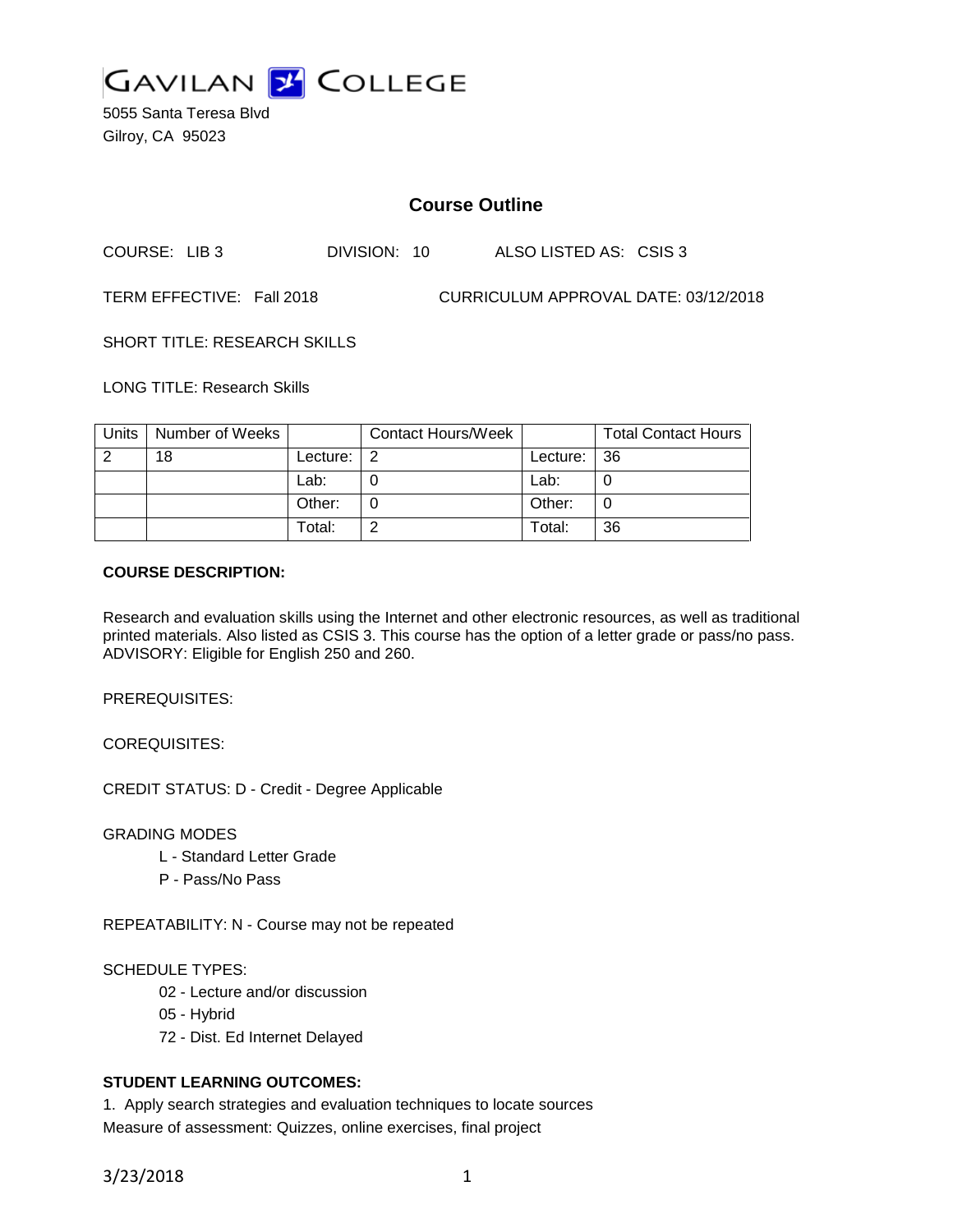Year assessed, or planned year of assessment: 2018 Semester: Spring

2. Examine and compare information from various sources in order to evaluate timeliness, relevance, authority, purpose, and bias.

Measure of assessment: Online exercises, quiz, final project, online forums.

Year assessed, or planned year of assessment: 2018

3. Differentiate types of sources cited and apply correct elements of a citation for a wide range of resources

Measure of assessment: Online exercises, forum posts, quiz, final project.

Year assessed, or planned year of assessment: 2018

# **CONTENT, STUDENT PERFORMANCE OBJECTIVES, OUT-OF-CLASS ASSIGNMENTS**

Curriculum Approval Date: 03/12/2018 4 Hours Introduction to the course, maneuvering around the class website, downloading and installing necessary software plug-ins. Objectives: students will be able to navigate the class website in particular and the Internet in general. They will be able to download and install any plug-ins they will need to access the materials of the class. Students will learn the characteristics of a successful online student. They will be able to identify the different parts of the Internet address. **Out of Class Assignments:** Pretest. Completed worksheets require the use of Adobe Acrobat Reader and other plug-ins. Review of browser mechanics, review of URLs. Search tools: Boolean connectors, phrase searching, truncation. 5 Hours Internet jargon review. Search tools review. Proquest for magazine articles. Scholarly vs. popular journals. Field searching in book catalogs. Online Public Access Catalog (OPAC) at Gavilan College, Hartnell College, Monterey Peninsula College and CSUMB, public libraries in Gilroy and Hollister, and the library at SJSU. Writing citations for books. Objectives: Students will be able to search for and locate scholarly articles using subscription databases and library OPACs. Out of Class Assignments: Completed assignments require use of subscription databases and library OPACs. 5 Hours Searching for business information. Internet hoaxes, scams and other misleading information. Writing a citation and submitting it as an RTF file. Subject directories on the Internet. Library of Congress Memory Project. Difference between primary and secondary sources. Evaluating websites. Writing citations. Objectives: Students will become proficient in identifying Internet hoaxes scams and other misleading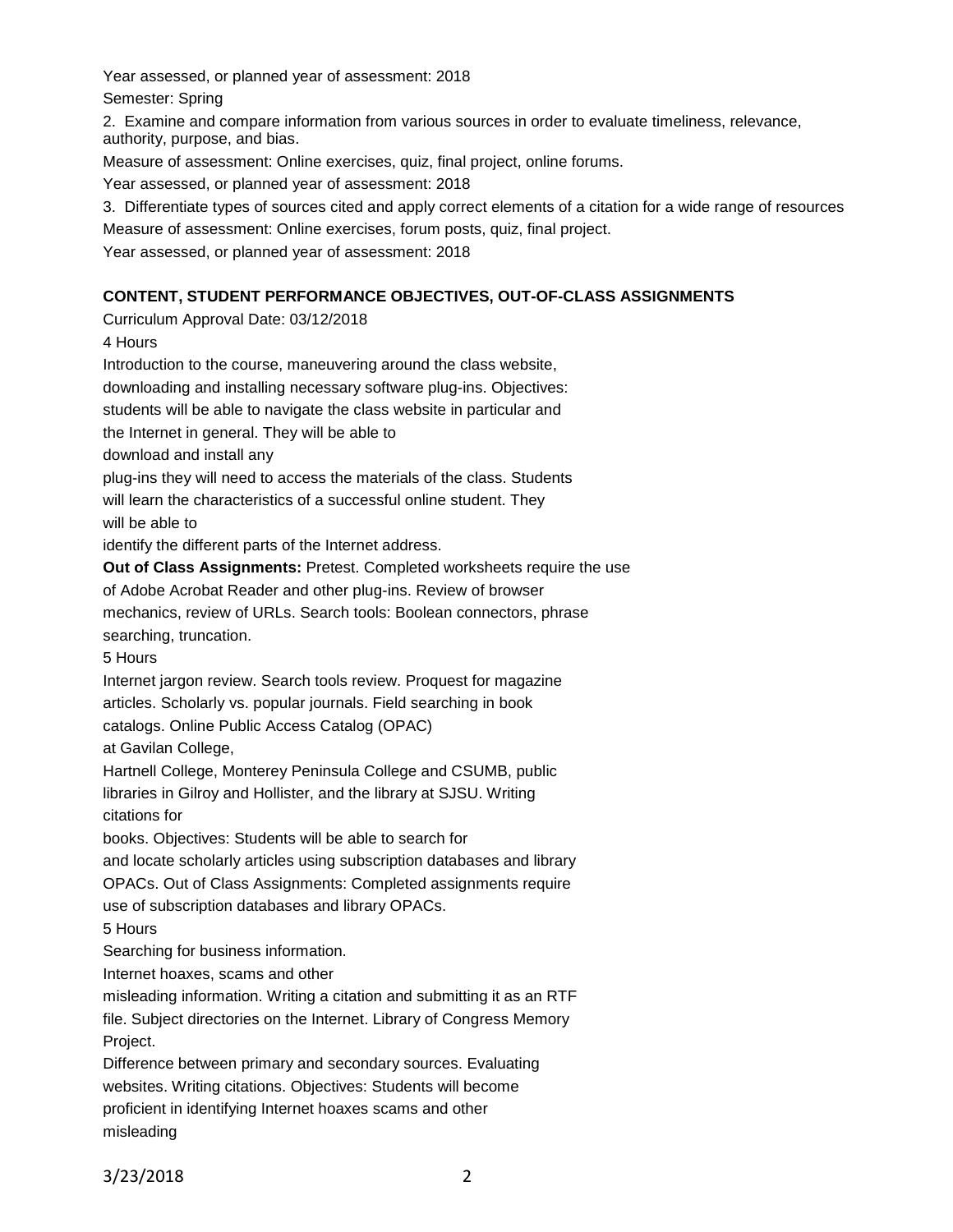information. Students will be able to write citations and submit them as Rich Text Format (RTF) files. Out of Class Assignments: Completed assignments require sending worksheet to instructor as an RTF file. 4.5 Hours Evaluating websites. Examining URLs, finding links to your sites. More on search engines. Searching for images. Copyright laws. Sharing images. Objectives: Students will become proficient using search engines and locating images on the Internet. Out of Class Assignments: Searching for images and uploading an image onto the class webpage. 4 Hours Searching limited access databases. More detail and searching on the Gavilan library website. Searching and evaluating local history information. Evaluating more websites. Objectives: Students will become proficient in searching limited access databases. Out of Class Assignments: Completed assignments require searching and evaluating local history information. Commence work on Bibliography Project. 4 Hours Traditional printed materials. Searching for and locating relevant information in printed library materials. Objectives: Students will be proficient in locating and using printed library materials such as encyclopedias, dictionaries and almanacs. Out of Class Assignments: Locating specific material in library print sources. Continue work on Bibliography Project. 4 Hours Introduction to new technologies such as wikis, blogs and tag files. Objectives: Students will understand how technologies keep changing and adding more layers to information searches. They will be able to differentiate between sources of information, primary verses secondary sources, and the reliability of both. Out of Class Assignments: Completed assignments require knowledge of the different types of newer technologies and what type of information is available through these compared to more traditional databases. Continue work on Bibliography Project. 4 Hours Review of all sources and formats. Bibliography Project due. Final Exam due. Objectives: Students will review all sources and formats from the class. **METHODS OF INSTRUCTION:**

Lectures, visual demonstrations, in-class practices, group work, individual research project, worksheets, and final examination.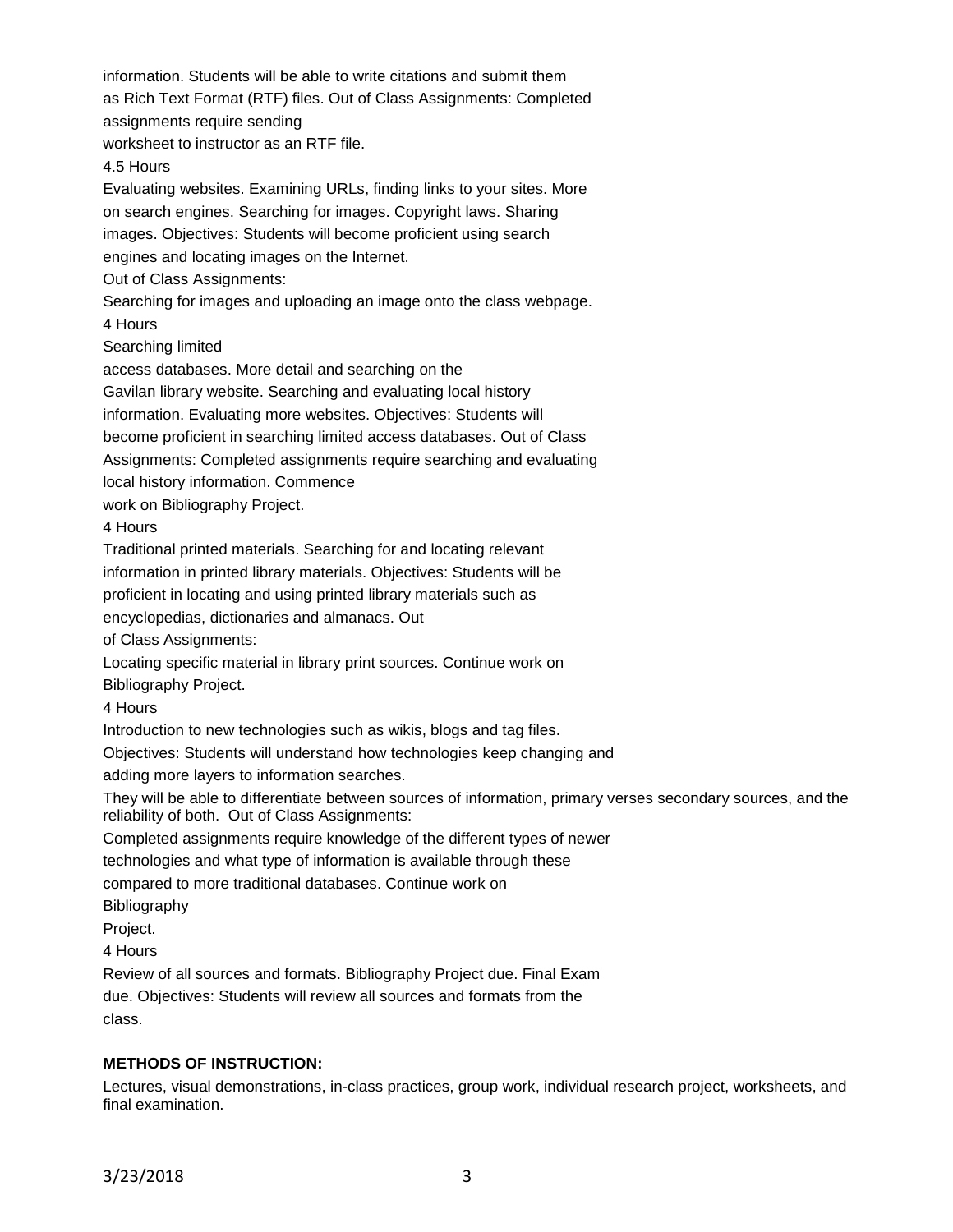## **OUT OF CLASS ASSIGNMENTS:**

Required Outside Hours: Assignment Description: Out of Class Assignments: Complete course Bibliography Project and Final Exam.

### **METHODS OF EVALUATION:**

Writing assignments Percent of total grade: 40.00 % 40% - 70% Written homework; Reading reports; Lab reports; Essay exams Problem-solving assignments Percent of total grade: 15.00 % 15% - 30% Homework problems; Lab reports; Quizzes; Exams Skill demonstrations Percent of total grade: 15.00 % 15% - 30% Class performance; Performance exams Objective examinations Percent of total grade: 15.00 % 15% - 30% Multiple choice; True/false; Matching items; Completion

## **REPRESENTATIVE TEXTBOOKS:**

n/a

### **ARTICULATION and CERTIFICATE INFORMATION**

Associate Degree: CSU GE: IGETC: CSU TRANSFER: Transferable CSU, effective 200730 UC TRANSFER: Not Transferable

SUPPLEMENTAL DATA: Basic Skills: N Classification: Y Noncredit Category: Y Cooperative Education: Program Status: 2 Stand-alone Special Class Status: N CAN: CAN Sequence: CSU Crosswalk Course Department: LIB CSU Crosswalk Course Number: 3 Prior to College Level: Y Non Credit Enhanced Funding: N Funding Agency Code: Y In-Service: N Occupational Course: E

3/23/2018 4